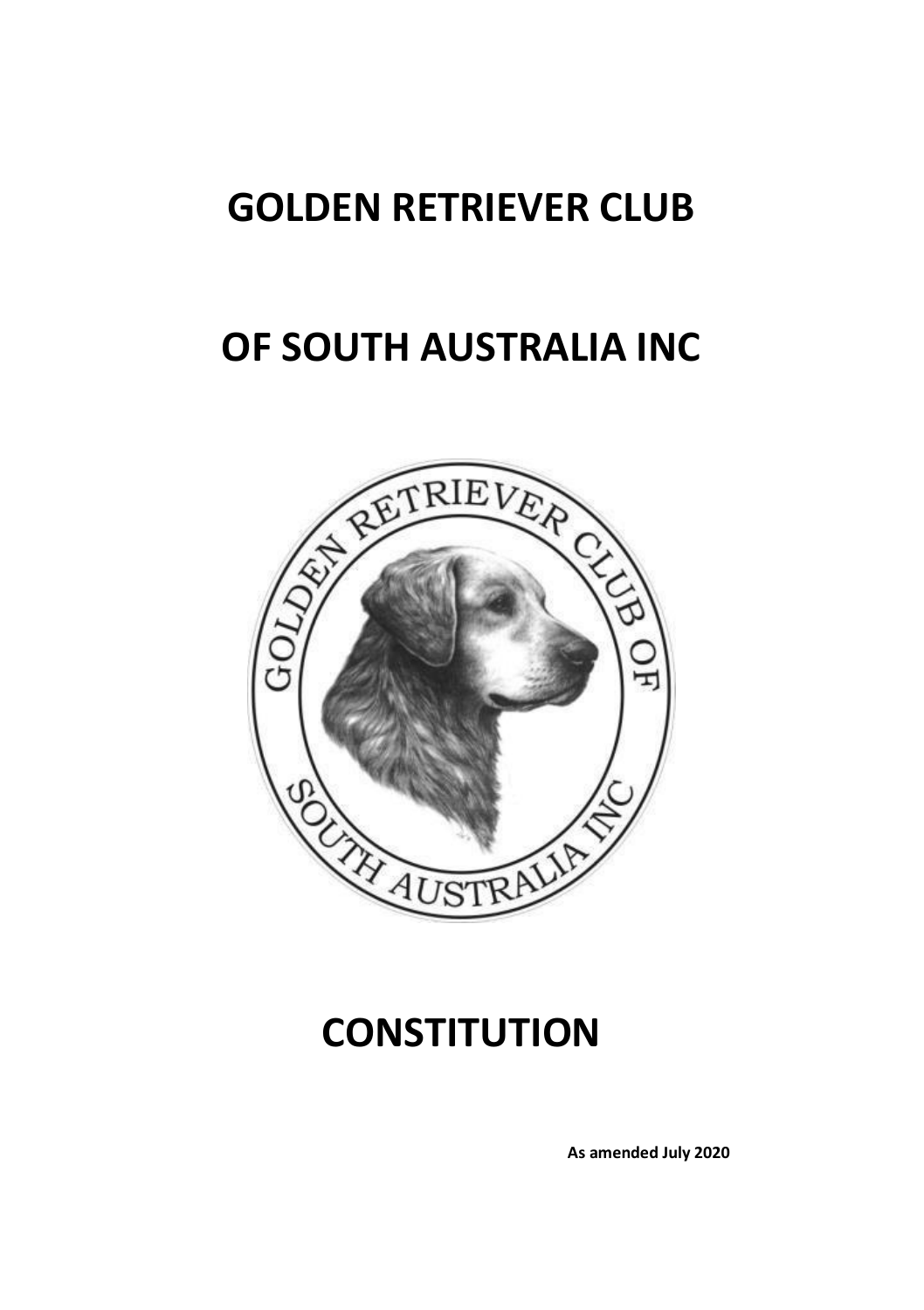## **CONSTITUTION OF THE**

## **GOLDEN RETRIEVER CLUB OF SOUTH AUSTRALIA INC.**

1. **Name:** Golden Retriever Club of South Australia Inc.

### 2. **Interpretation and Definitions in this Constitution**:-

- (a) "the Association" means the South Australian Canine Association Inc.
- (b) words importing the singular include the plural and vice versa.
- (c) words importing any gender include the other genders.
- (d) references to a person include the legal representatives, successors and assigns of that person.
- (e) references to writing include any mode of representing or reproducing words in tangible and permanently visible form, and include email and facsimile transmissions.
- (f) "the Act" means the Associations Incorporation Act 1985 as amended.
- (g) an obligation of two or more parties shall bind them jointly and severally; and
- (h) if a word or phrase is defined, cognate words and phrases have corresponding definitions.
- (i) "Exhibition" includes any Championship Show, Parade, Open Show, Sanction Show, Trial or other Canine display conducted by the Club in accordance with the Constitution of the Association.
- (j) "Special Resolution" means a resolution of the Club passed at a meeting of the Club of which notice specifying the intention to propose the resolution as a special resolution has been duly given at least 21 days before the meeting and which is passed by a majority of at least three quarters of the members present at the meeting and voting in person.
- (k) "Constitution of the Association" means the Constitution and Rules of the Association.
- (l) "ANKC" means the Australian National Kennel Council.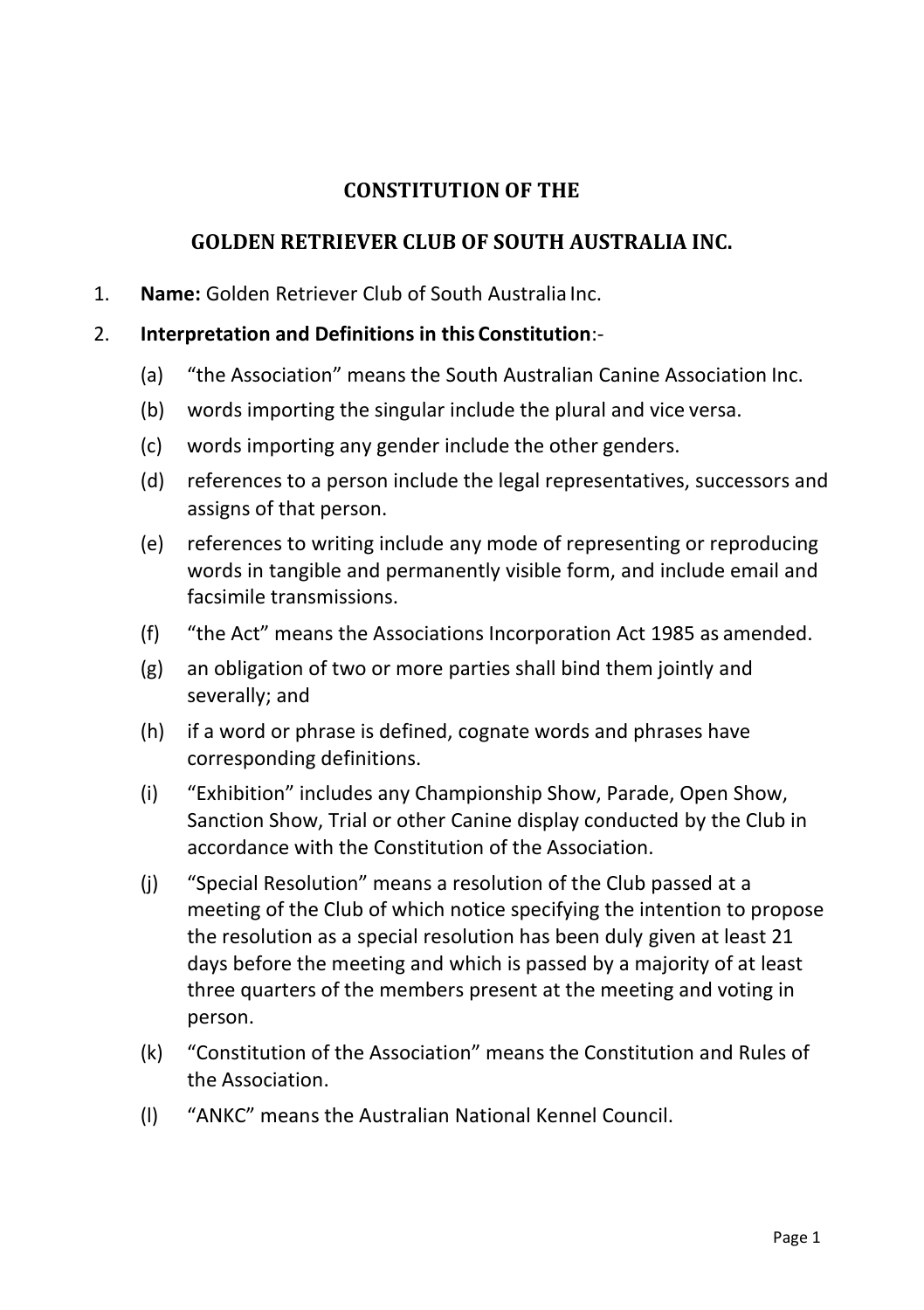(m) "Club Financial Year" shall mean the period of 12 months prescribed by clause 16 (1).

### **3. Objects:**

The objects of the Club are:-

- (a) to promote the Golden Retriever and the improvement thereof in a manner consistent with the Constitution of the Association and to obtain such licences and permits from the Association as are necessary or conducive to the attainment of this object;
- (b) to educate and encourage members, breeders, exhibitors and judges to abide by the requirements of and standards for the Golden Retriever approved by the Association;
- (c) to promote and support competition in all practical ways and to hold such Exhibitions as are permitted by the Constitution of the Association and the ANKC in accordance therewith;
- (d) to promote public interest in the Golden Retriever and Conformation, Obedience, Retrieving and Field Trials;
- (e) to promote good fellowship among those interested in the Golden Retriever;
- (f) to hear and determine any objections protests or complaints made by any member or exhibitor against any other member or exhibitor arising out of or in connection with an Exhibition conducted by the Club or any of its other activities;
- (g) to do all such other acts and things as are or may be incidental or conducive to the attainment or furtherance of any of the objects or the exercise of any of the powers of the Club; and
- (h) to otherwise conduct itself in accordance with and observe the provisions of the Constitution of the Association and abide by any directions lawfully given by the Association from time to time.

#### **4. Power:**

The Club shall have the power to:-

- (a) acquire, hold, deal with and dispose of any real or personal property;
- (b) administer any property on trust;
- (c) open and operate accounts with banks or other financial institutions;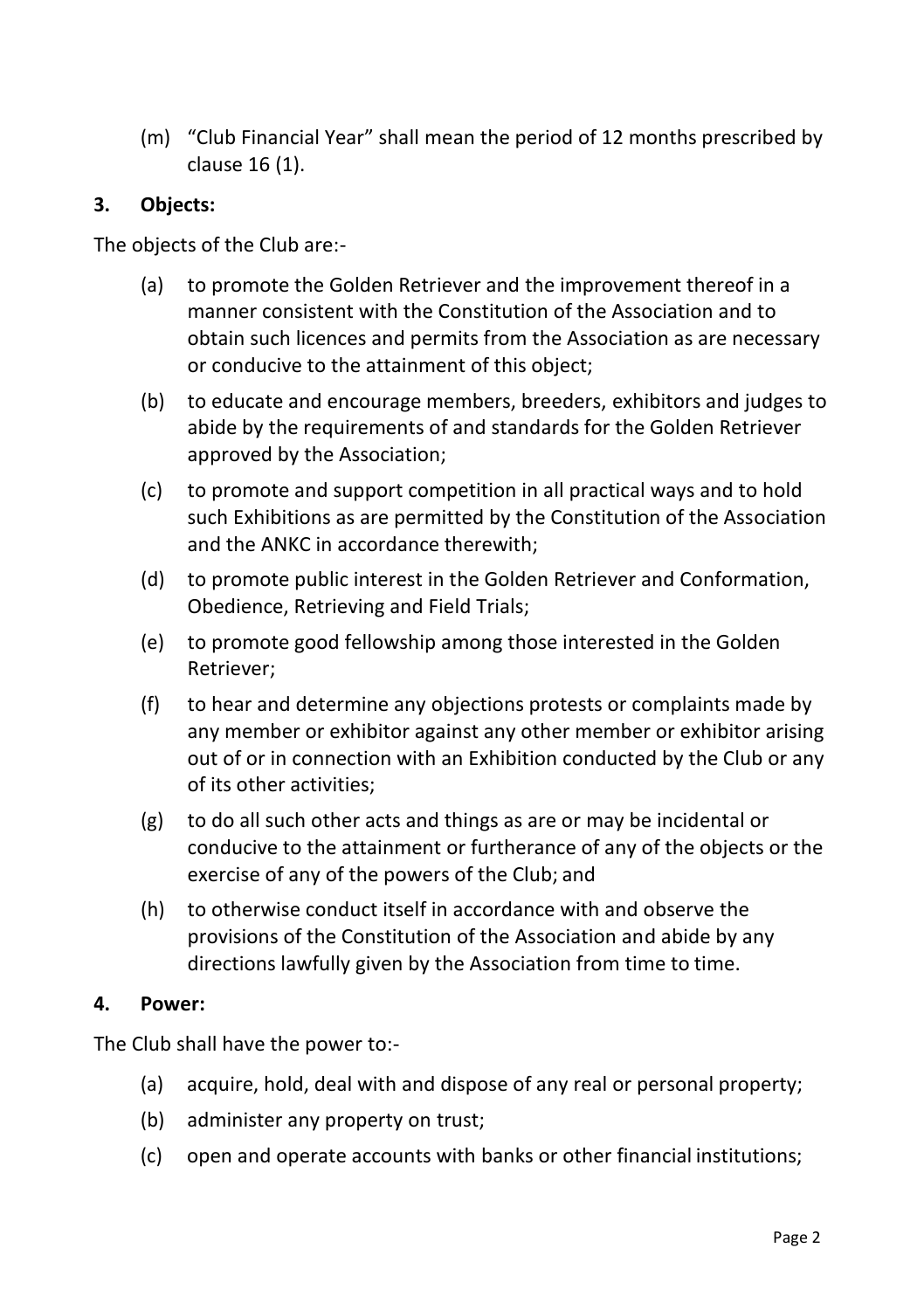- (d) invest its money in any manner authorise by this Constitution or the Act;
- (e) borrow money upon such terms and conditions as the Club thinksfit;
- (f) give such security for the discharge of liabilities incurred by the Club as the Club thinks fit;
- (g) appoint agents to transact any business of the Club on its behalf;
- (h) enter into any other contract it considers necessary or desirable in order to attain or further the objects of the Club; and
- (i) make such rules as may be considered necessary or desirable in order to attain or further the objects of the Club.

### **5. Membership**

(1) Eligibility

Any person owning or who is interested in the Golden Retriever breed or who is interested in Conformation, Obedience, Retrieving Trials and Field Trials shall be eligible for membership.

- (2) Classes of Membership
	- (a) There shall be the following classes of membership:-
		- (i) ordinary member
		- (ii) single pensioner and Seniors Card holder
		- (iii) family (consisting of 2 adults and all children under 17 in the family)
		- (iv) junior member
		- (v) honorary member
		- (vi) life member.
	- (b) Children under 17 years of age shall be eligible for membership as junior members. A junior member shall not be entitled to vote at any meeting of the Club.
	- (c) The Committee of the Club may confer honorary membership on any person considered worthy thereof for a period not exceeding one year. An honorary member shall have all the rights and privileges of an ordinary member including the right to vote at meetings of the Club.
	- (d) The Club may by special resolution passed at an Annual General Meeting or Special Meeting of the Club appoint any person as a life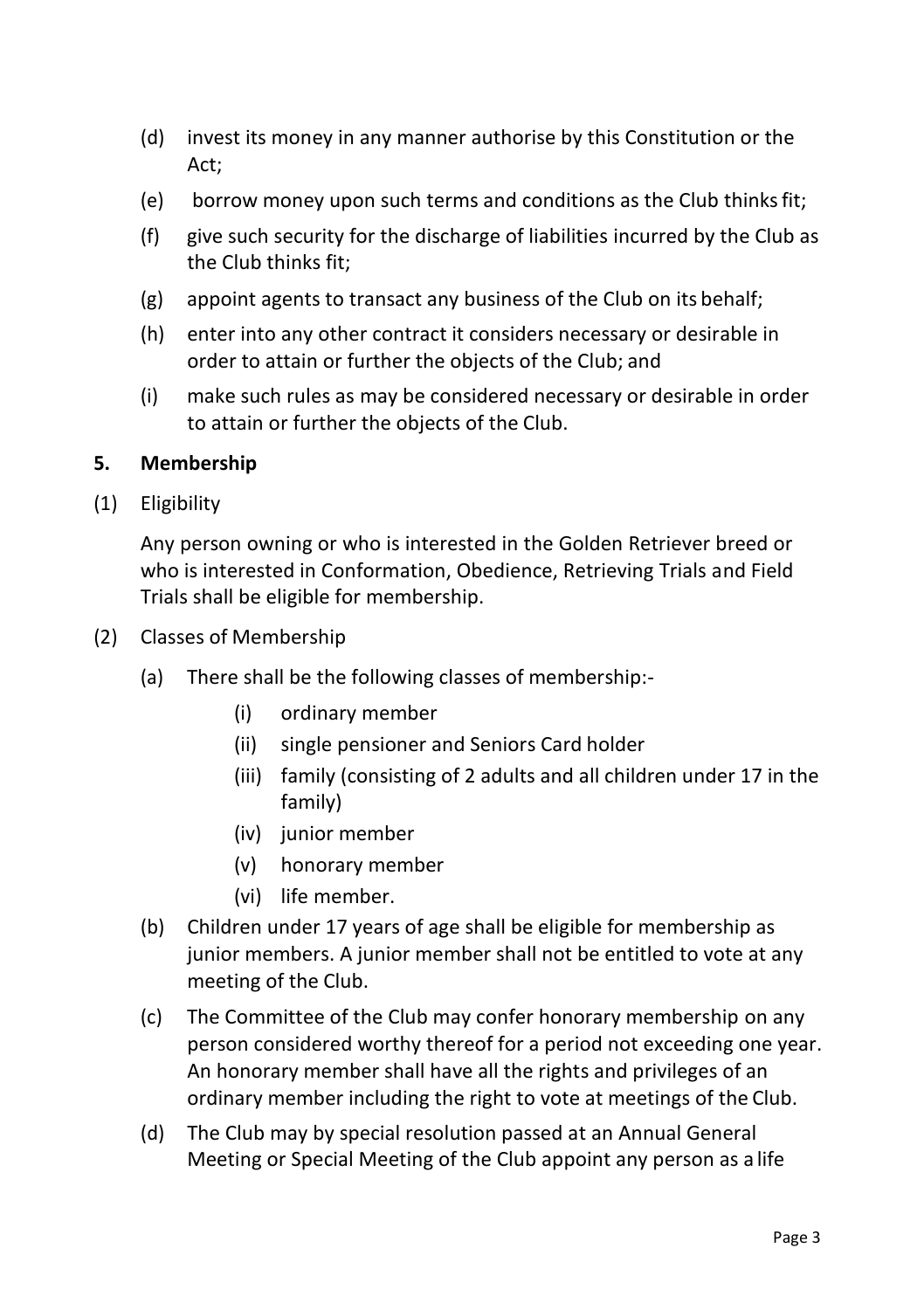member of the Club in recognition of services rendered to the Club consistent with and directed to attaining or furthering the objects for which the Club was established and who otherwise meets any criteria for life membership by the Club in its rules. A life member shall have all the rights and privileges of an ordinary member including the right to vote at meetings of the Club.

- (e) Membership is not transferable.
- (3) Application for Membership
	- (a) An application for membership for the Club shall be made to the Committee and shall be:
		- (i) made in writing
		- (ii) signed by the applicant
		- (iii) be in such form as the Committee shall prescribe from time to time; and
		- (iv) accompanied by such joining fee and annual subscription as may be prescribed from time to time.
	- (b) Upon the acceptance of the application by the Committee and payment of the joining fee and first annual subscription the applicant shall be admitted as an ordinary, junior or other member of the Club as appropriate.
	- (c) The Committee may defer consideration of any application for membership for such period as it considers appropriate and may refuse an application without assigning any reason therefor. In the event that an application is refused the joining fee and annual subscription tendered by the applicant shall be returned to the applicant.
- (4) Subscription and Joining Fees
	- (a) The subscription fees for each class of membership and the joining fee shall be such sum as the Club shall determine from time to time at the Annual General Meeting.
	- (b) The subscription fee for each class of membership falls due on the first day of the Club financial year.
	- (c) Any member whose subscription is outstanding for more than three calendar months after the first day of each new financial year shall cease to be a member of the Club, provided always that the Committee may by resolution reinstate any such person to membership at any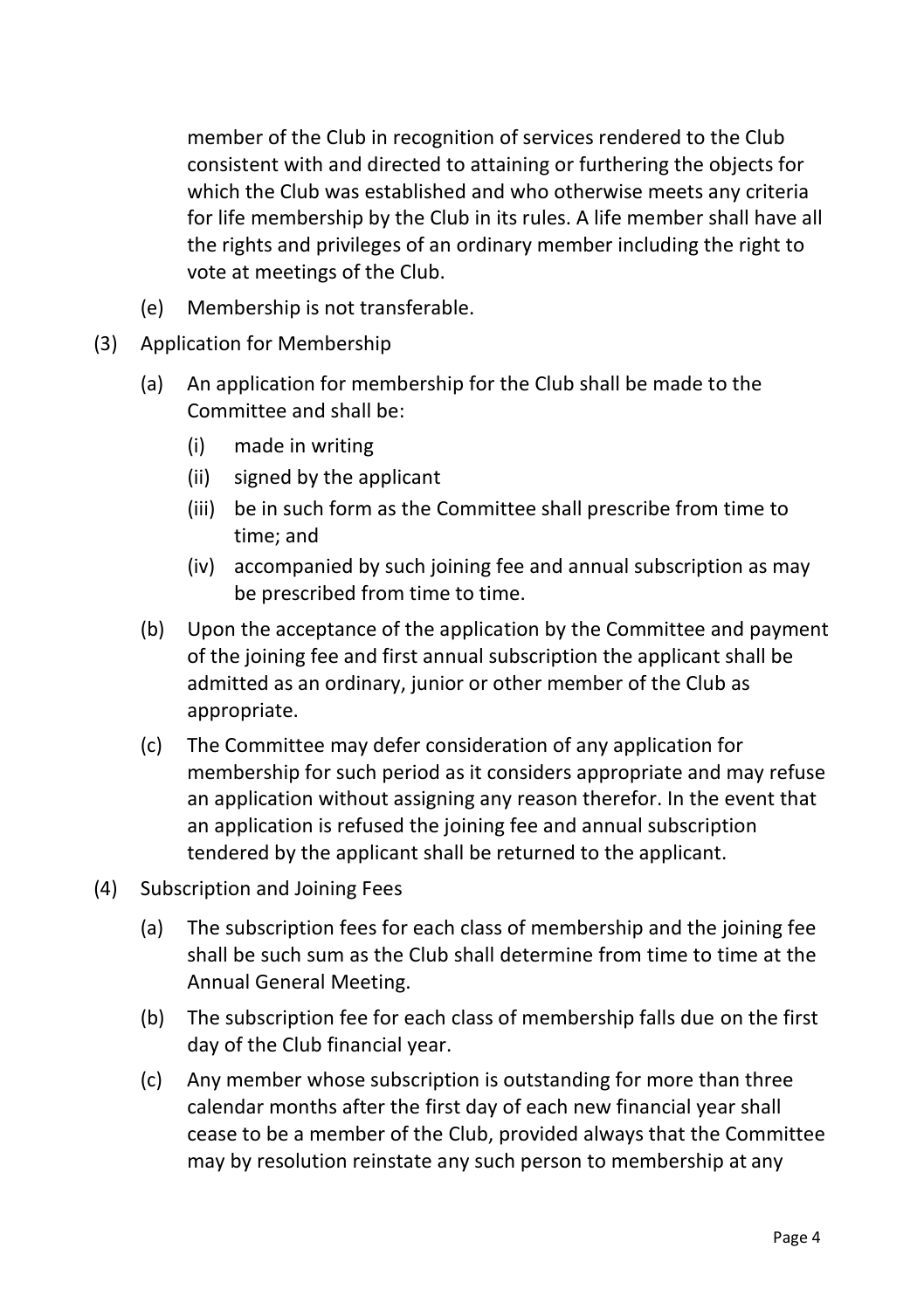time before the expiration of the financial year in question upon that person paying the subscription.

- (d) A person who ceases to be a member of the Club pursuant to this clause shall cease to be entitled to any of the rights benefits or privileges of membership save to the extent provided for in clause 12(1).
- (5) Any member who joins the Club between 1 July and 30 September shall be a financial member until 30 September the following Club Financial Year.
- (6) Resignation
	- (a) A member may resign from the Club by giving written notice thereof to the secretary of the Club.
	- (b) Any member who resigns from the Club shall be liable for any outstanding subscriptions at the date of such resignation, which subscriptions may be recovered by the Club as a debt due to theClub.
	- (c) The Committee may at its discretion and where it is satisfied that proper reasons exist refund to a member who resigns the whole (or such portion as it considers appropriate) of the subscription paid by that member in respect of that Club Financial Year but otherwise no portion of the subscription shall be refundable.
- (7) Expulsion of a Member
	- (a) A member who is convicted of a felony shall be automatically expelled from and cease to be a member of the Club immediately upon conviction.
	- (b) The Committee may expel from the Club or otherwise penalise or punish any member:
		- (i) whose conduct is in the opinion of the Committee discreditable or injurious to the character reputation or interest of the Club;
		- (ii) who fails to comply with any proper request or direction of the Committee within a reasonable time;
		- (iii) who fails to observe any reasonable direction or decision of any official or judge; or
		- (iv) is otherwise guilty of any contravention, evasion or attempted evasion of this Constitution.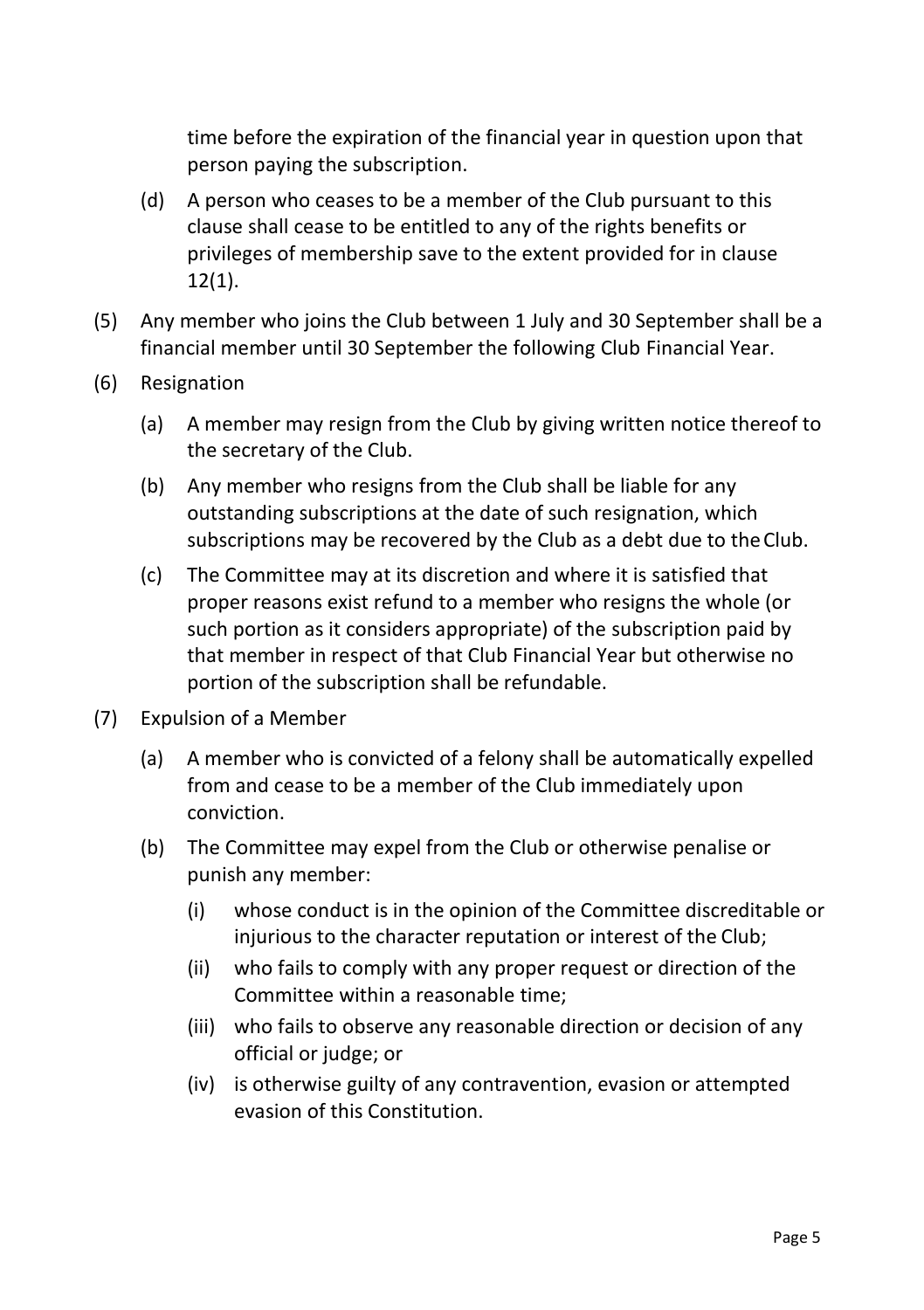- (v) Details of the conduct of such member must be lodged with the Committee in writing and signed by the complainant, witnesses called and the member concerned have no power of vote on the issue.
- (c) Before any member is expelled or otherwise punished or penalised the Committee shall conduct an enquiry into the conduct complained of and the member shall be given an opportunity to be heard and to present a defence and justify or explain the conduct complained of.
- (d) Particulars of any complaint or charge against a member shall be given to the member by certified mail not less than 21 days before the meeting of the Committee at which the matter is to be determined.
- (e) Should a member fail to appear at any enquiry after notice has been given in accordance with sub-clause (c) the Committee may proceed with its enquiry in that member's absence or adjourn the enquiry as it thinks fit. In the event that the enquiry is adjourned the Committee shall give notice of the adjourned date to the member by certified mail.
- (f) The Committee is not bound by the rules of evidence and shall act without undue formality and may inform itself on any questions that arise in the course of its enquiry in such matter as it thinks fit, provided however that it shall always act in accordance with the principles of natural justice.
- (g) If a majority of the Committee which meets to determine the matter is of the opinion that the member is guilty of the conduct complained of it may:
	- (i) expel the member
	- (ii) suspend the membership for such period as it thinks appropriate
	- (iii) require the member to pay to the Club the reasonable cost of repairing any property of the Club or a member or treating any dog damaged or injured as a result of the conduct complained of, and the Club shall apply any money so received accordingly; or
	- (iv) impose such other punishment or penalty as it considers appropriate.
- (h) In any case in which the Committee conducts an enquiry into the conduct of a member of the Club it shall forward a report in writing to the executive officers of the Association within seven days ofthe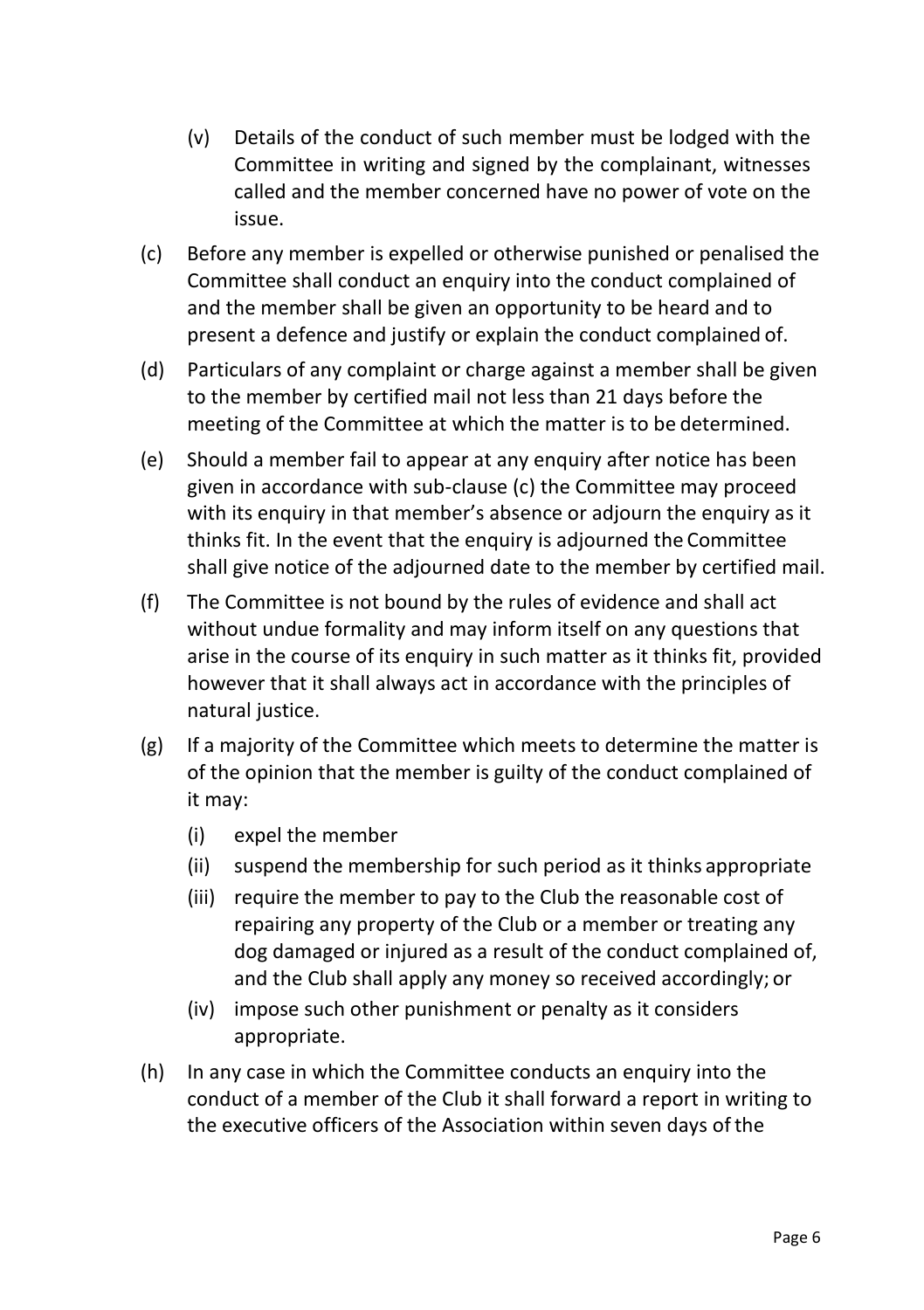conclusion of the hearing outlining the nature of the complaint, the findings of the Committee and any penalty imposed.

(i) Any member of the Club who is also a member of the Association and is aggrieved by a determination of the Committee made pursuant to this clause may appeal to the Appellate Committee of the Association which shall hear and determine such appeal in accordance with the Constitution of the Association.

## **6 The Committee**

- (1) The business and affairs of the Club shall be managed and controlled exclusively by a Committee which:
	- (a) in addition to any powers and authority conferred on it by this Constitution may exercise all such powers and do all such things as are required by the Act or this Constitution to be done by the Club in general meetings; and
	- (b) shall observe and ensure that it and the Club comply with all of their respective obligations under the Constitution of the Association.
- (2) The Committee shall comprise the following office bearers:
	- (a) President
	- (b) Vice President
	- (c) Secretary
	- (d) Assistant Secretary
	- (e) Treasurer
	- (f) and 6 ordinary members of the Club, all of whom shall be elected at an Annual General Meeting in the manner hereafter provided. All members of the Committee shall hold their position on an honorary basis.
- (3) All members of the Committee must
	- (a) be financial members of the Club; and
	- (b) be financial members of the Association or become financial members of the Association within 21 days of being elected.
- (4) No office bearer or Committee member shall be elected to or hold office for a period greater than 12 calendar months from the date of election, but, upon retiring at the expiration of that period any such office bearer or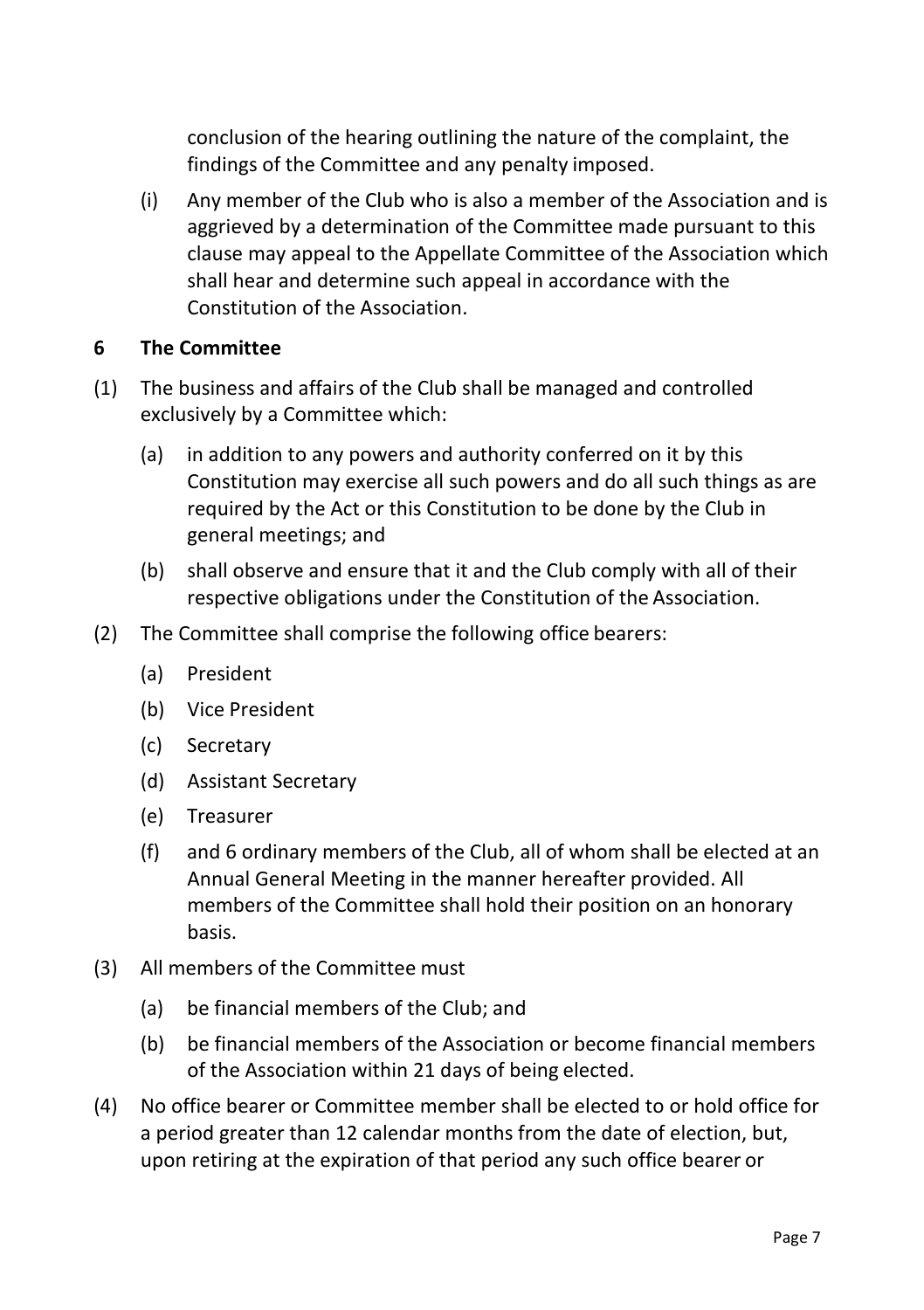Committee member shall be eligible for re-election to the office previously held or any other office.

- (5) Any member of the Committee absent from three consecutive Committee Meetings without leave of absence having first been granted by the Committee shall cease to be a member of the Committee and the vacancy thereby created shall be a casual vacancy and shall be filled accordingly.
- (6) The Committee may appoint any member of the Club other than a junior member to fill any casual vacancy on the Committee and a member so appointed shall hold office until the next Annual General Meeting of the Club at which time that member shall be eligible for reappointment.

#### **7 Election of Committee**

- (1) At the time of giving notice of the Annual General Meeting of the Club the Committee shall call for nominations of the candidates for each of the Committee positions that are to fall vacant at the Annual GeneralMeeting.
- (2) A nomination for a position as an office bearer or committee membershall:
	- (a) be in writing on the prescribed form and signed by the nominee and two other members as proposer and seconder respectively and delivered to the Returning Officer (appointed by the Committee for that purpose) not later than the 14th day of October in each year prior to the Annual General Meeting at which the election is to be held.
	- (b) if the required number or less is nominated these members will be duly elected, any thereafter to be elected as may be proposed and seconded respectively by two members present at the Annual General Meeting provided that the nominee is either present at the meeting and accepts the nomination or has accepted the nomination in writing and such nomination is tabled at the meeting.
- (3) If only the required number of persons are nominated to fill each vacant Committee place, the Returning Officer shall report accordingly to the Annual General Meeting and the Chairperson shall declare such persons duly elected as Committee members.
- (4) In the event that there is a contest for a position as office bearer or Committee member that contest shall in either case be decided by secret ballot of members present and voting at the Annual General Meeting of the Club and the counting of the ballot shall be conducted by two scrutineers appointed by members personally present at the meeting.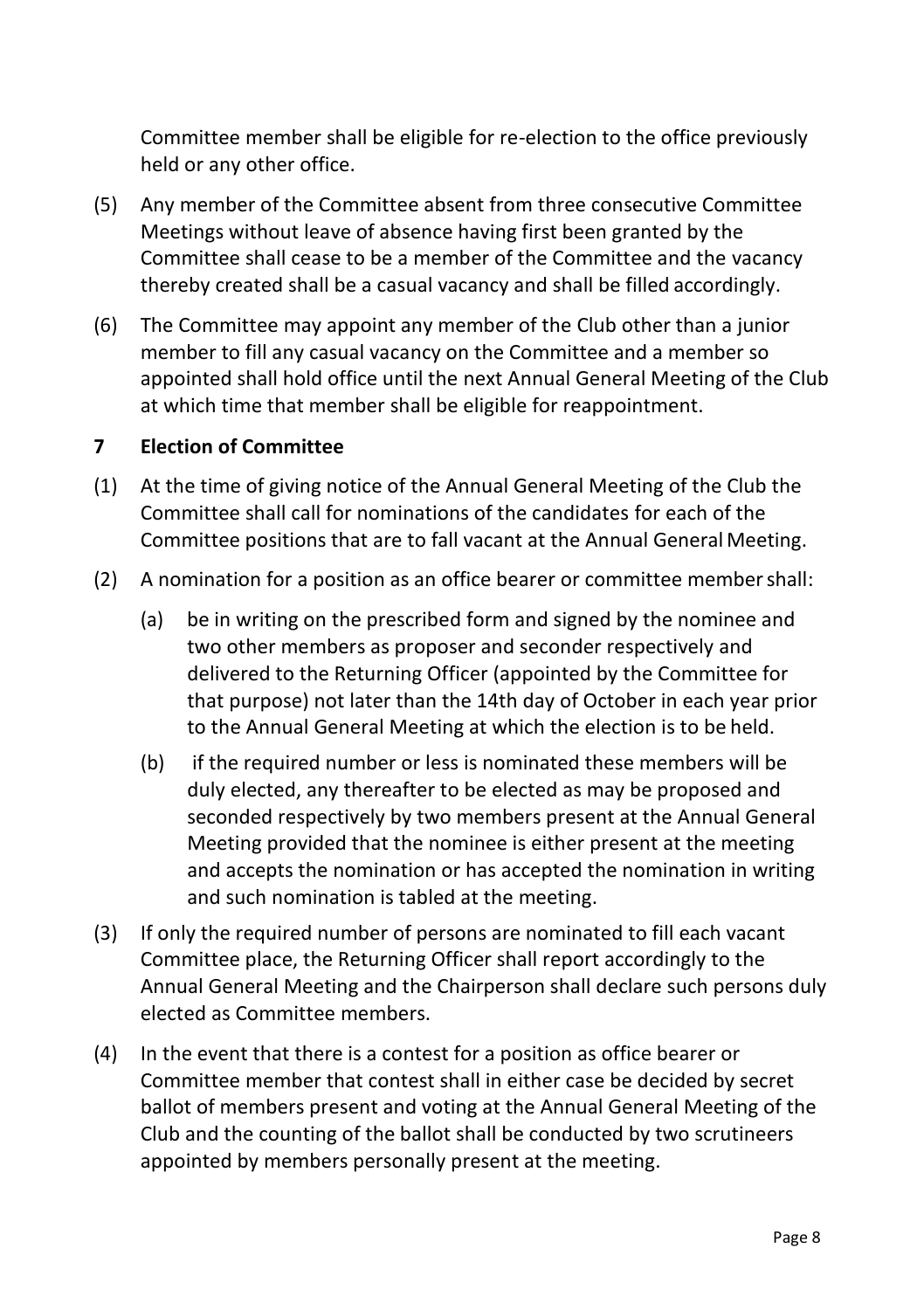### **8 Proceedings of Committee**

- (1) The Committee shall meet as often as may be necessary in order to properly conduct the business of the Club and in any event:
	- (a) must be 14 days of the conclusion of any Exhibition; and
	- (b) not less than six times in each Club Financial Year.
- (2) The President or Secretary or 4 members of the Committee shall have the power to call a meeting of the Committee upon not less than seven days notice in writing to other members of the Committee.
- (3) The President of the Club shall chair all committee meetings. In the absence of the President the Vice President shall take the chair. In the absence of the Vice President the Committee shall elect one of its number to take theChair.
- (4) Notice of each Committee meeting shall be given in writing and delivered by hand or ordinary post to all members of the Committee not less than seven days before the date of such meeting.
- (5) Questions arising at any meeting shall be decided by a majority of votes and in the event of equality of votes the Chairperson shall have a casting vote in addition to a deliberative vote.
- (6) Subject to this Constitution the Committee shall have power to adjourn its meetings from time to time and otherwise regulate them as it seesfit.
- (7) A quorum for a meeting of the Committee shall be 6 members.
- (8) A member of the Committee having a pecuniary interest in a contract or any other business with or involving the Club must disclose that interest to the Committee as required by the Act and shall not vote on any issue or matter with respect to that contract or business.
- (9) The Committee shall have the power to delegate any of its powers to deal with any particular matter or matters to a sub-Committee and may make such delegation upon such terms as the Committee thinks fit. The President and Secretary shall be ex-officio members of each such sub-Committee.
- (10) All acts or decisions done or made at any meeting of the Committee shall notwithstanding that it may afterwards be discovered that there was some defect in the appointment of any member or all the members of the Committee be valid and effective as if those members had been properly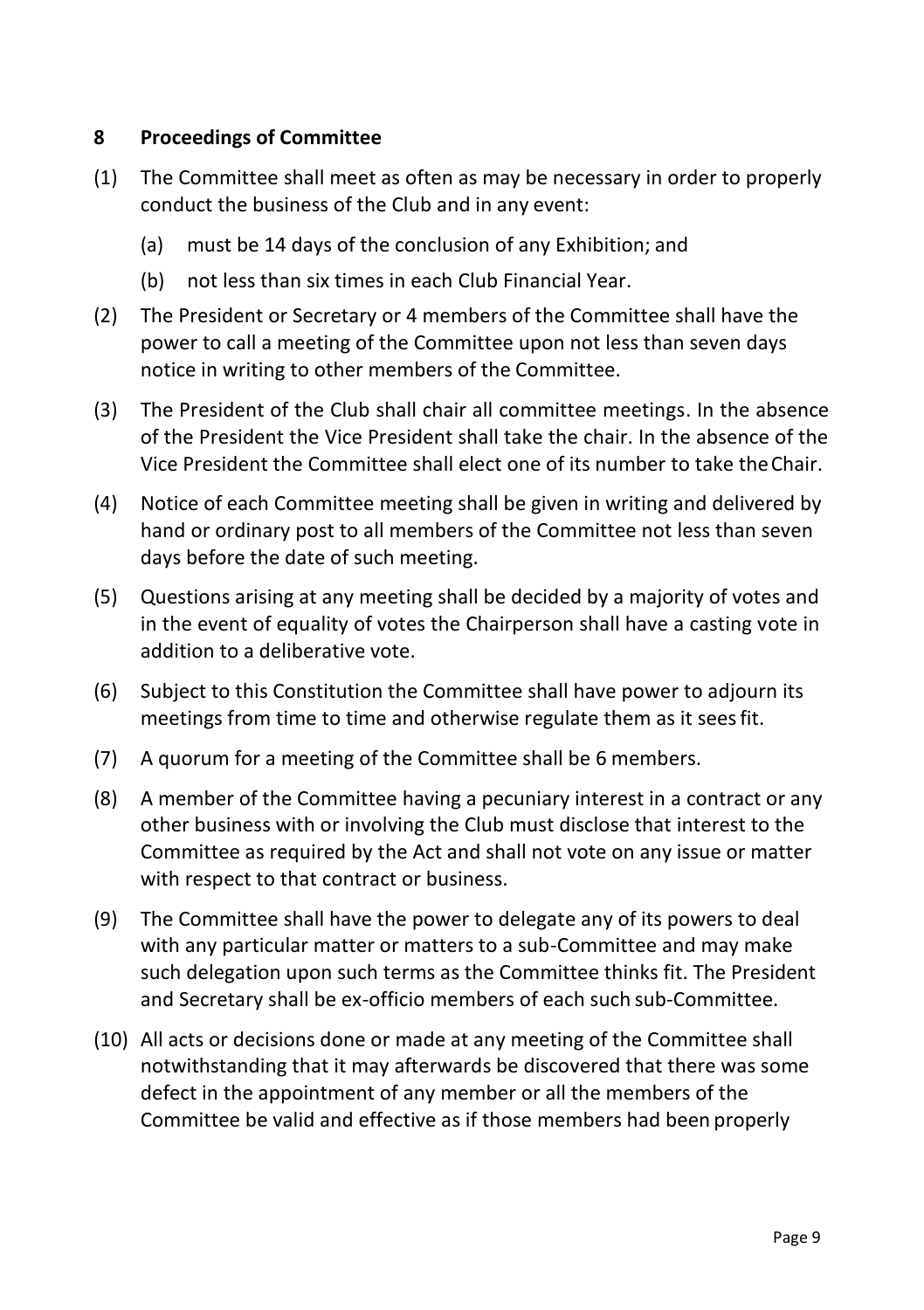appointed unless it be proved that such appointment was made in bad faith or by fraud.

### **9 Duties of Office Bearers**

- (a) The Secretary shall carry out the duties of that office under the direct of the Committee and:
	- (i) keep a true record of all meetings of the Club and its Committees;
	- (ii) attend to all correspondence and issue notice for meetings;
	- (iii) keep a record of Exhibitions and the results thereof;
	- (iv) ensure that a current copy of the Constitution of the Association and the Constitution and Rule of the Club are available for perusal by any member at any exhibition, meeting of other official function of the Club;
	- (v) ensure that such Schedules entry forms and other documents required for the proper conduct of an Exhibition by the Association and ANKC are provided at each Exhibition; and
	- (vi) keep such other records and do such other things as are ordinarily done by a secretary and as the Committee may direct from time to time.
- (b) The Treasurer shall:
	- (i) receive and provide a receipt for all monies due to the Club and pay the same into a bank account of the Club;
	- (ii) present a report on the finances of the Club to each Committee meeting and at each Annual General Meeting of the Club.
	- (iii) keep proper books of account of all monies received and disbursed on behalf of the Club; and
	- (iv) generally perform all such duties as are usually performed by a Treasurer and such additional duties as the Committee may direct from time to time.
- (c) All books, accounts and correspondence of the Club shall be produced by the Secretary and the Treasurer at Committee meetings and at the Annual General Meeting and any Special meetings of the Club and shall be:-
	- (i) delivered up to the Committee on demand and otherwise on the retirement of the office bearer concerned;
	- (ii) produced to the Council of the Association as it may require from time to time.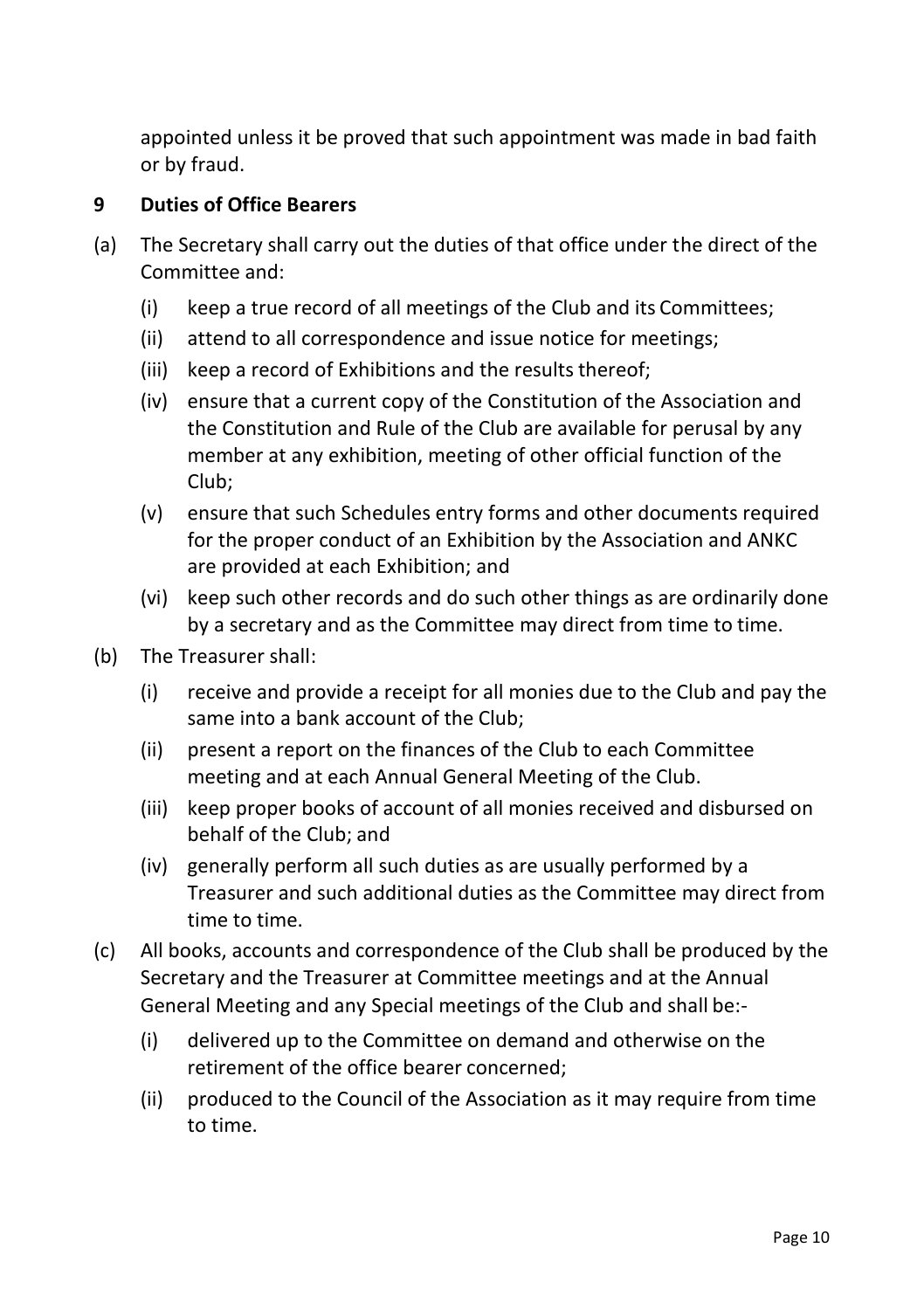### **10. General Meetings**

- (1) The first Annual General Meeting of the Club shall be held within 18 months after incorporation under the Act.
- (2) Any subsequent Annual General Meeting shall be held in the month of November in each year.
- (3) Notice of the Annual General Meeting shall be given to members by publication not less than 30 days prior to the date thereof of a notice of meeting in the "Dogs" section of the principal South Australian Saturday newspaper and in the official Journal of the Association. A notice so published shall be deemed to have been received by each member on the day of publication. A further copy of the Notice of Meeting shall be posted on the notice board of the Club where such a notice board exists and shall be published in the Club newsletter.
- (4) The notice of meeting shall set out:
	- (i) the time and place at which the meeting will be held; and
	- (ii) particulars of the nature and order of business to be dealt with at the meeting.

and no business other than that set out in the notice of meeting shall be dealt with at the meeting.

- (5) The Annual Report of the Club and its audited balance sheet or financial statements shall be submitted to members at the Annual GeneralMeeting.
- (6) The election of office bearers, the Committee and auditor for the Club for the ensuing 12 months shall take place at the Annual General Meeting.

### **11. Special Meetings**

- (1) The President or Secretary of the Club, any four members of the Committee or any ten financial members (not being junior members) of the Club may by notice in writing call a Special Meeting of the Club and the Committee shall convene such a meeting for the purpose of considering the matters and the subject of the proposed meeting within 30 days of the date of suchnotice.
- (2) Every request for a Special Meeting shall be signed by the members making the request and shall state:
	- (i) the name, address and the SACA membership number of each of the persons making the request.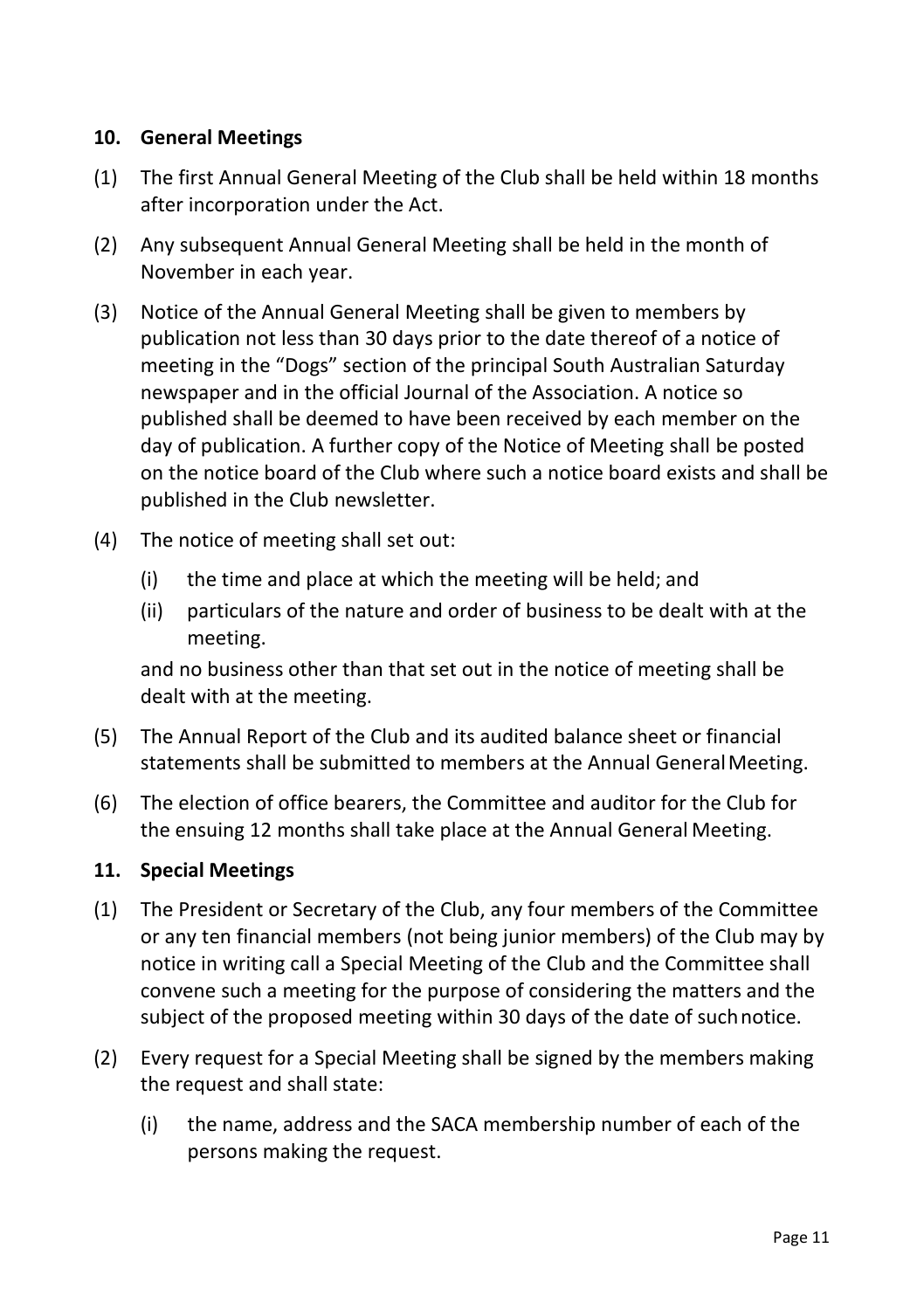- (ii) the purpose of the meeting; and
- (iii) the content of any resolution which is to be proposed..
- (3) Not less than 21 days notice of a Special Meeting shall be given to members and the notice calling such meeting shall set out:
	- (a) the time and place at which the meeting will be held; and
	- (b) particulars of the nature and order of business to be dealt with at the meeting;

and no business other than that set out in the notice of meeting shall be dealt with at the meeting.

- (4) Notice of a Special Meeting shall be given to members in the same manner as notice of the Annual General Meeting save as to the period of notice which shall be not less than 21 days.
- (5) If a Special Meeting is not convened within 30 days of the date of the request those members requesting the meeting may convene it and the Committee shall ensure that they are supplied with particulars of those entitled to receive notice of the Special Meeting and shall have the Club pay the reasonable expenses of convening and conducting the meeting incurred by those who request it.

### **12 Proceedings at Meetings**

- (1) Every person who was a financial member of the Club (other than as Junior Member) during the Club financial year immediately preceding the Annual General Meeting shall be entitled to vote at the Annual General Meeting;
- (2) No person who became a member of the Club after the last day of the Club Financial year immediately preceding the date of the Annual General Meeting shall be entitled to vote at the Annual General Meeting;
- (3) Every person who is a financial member of the Club (other than a Junior Member) at the time a Special Meeting is held shall be entitled to vote at that Special Meeting;
- (4) The quorum at:
	- (i) an Annual General Meeting shall be 15 members; and
	- (ii) a Special Meeting shall be 15 members present in person.
- (5) If within 30 minutes after the time appointed for a meeting a quorum of members is not present: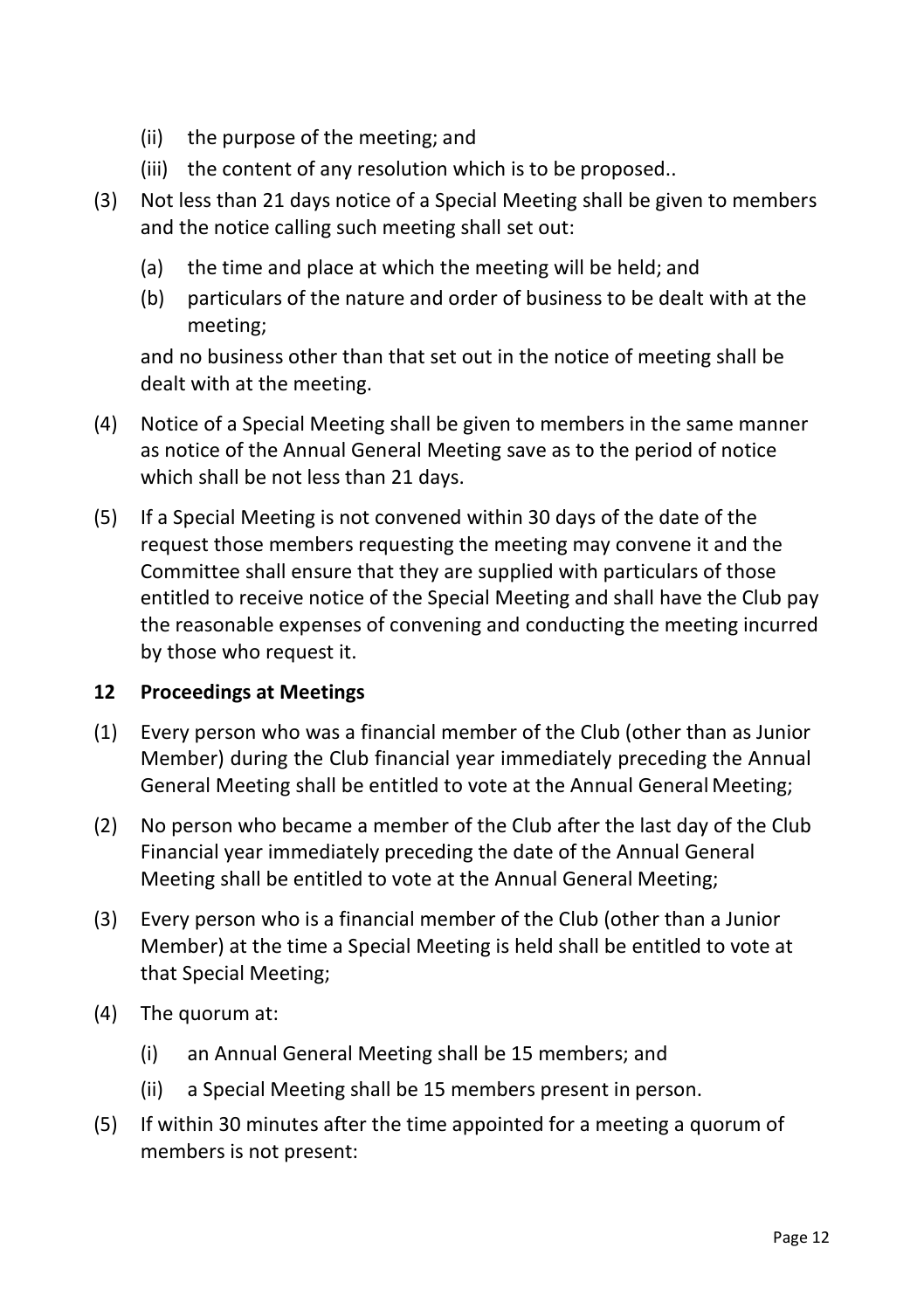- (a) a Special Meeting convened in accordance with clause 10 shall lapse; and
- (b) an Annual General Meeting shall be adjourned for a period of 14 days (to the same time and place wherever practicable) and if at such adjourned meeting a quorum is not present within 30 minutes of the time appointed for the meeting the meeting shall lapse.
- (6) The President of the Club shall chair all meetings. Should the President not be present within 10 minutes after the time appointed for the holding of the meeting then the Vice President shall take the chair. If the Vice President is not present then those members present shall elect one of their number to take the chair.
- (7) The Chairperson shall adjourn the Annual General Meeting for a period of 14 days (to the same time and place wherever practicable if:
	- (a) the Annual Report of the Club and its audited balance sheet or financial statements are not available at the meeting; or
	- (b) there are insufficient nominations for the office bearer positions and such other ordinary members of the Committee as are necessary to constitute a quorum of the Committee; and
	- (c) if these defects are not remedied at such adjourned meeting the meeting shall lapse.
- (8) The Chairperson may with the consent of any meeting at which a quorum is present and shall if so directed by the meeting adjourn the meeting from time to time and from place to place but no business shall be transacted at any adjourned meeting other that the business left unfinished at the meeting from which the adjournment took place.
- (9) If a meeting is adjourned to a place other than that at which it was first convened or otherwise for 30 days or more, notice of the adjourned meeting shall be given as if that meeting were an original meeting of members for which notice of the original meeting was required.
- (10) At the meeting a resolution put to a vote shall be decided on a show of hands unless otherwise required by this Constitution or requested by a majority of those present in relation to a specific issue or question and a declaration by the Chairperson of the meeting that a resolution has been carried or lost shall, unless a poll is demanded, be conclusive evidence ofthe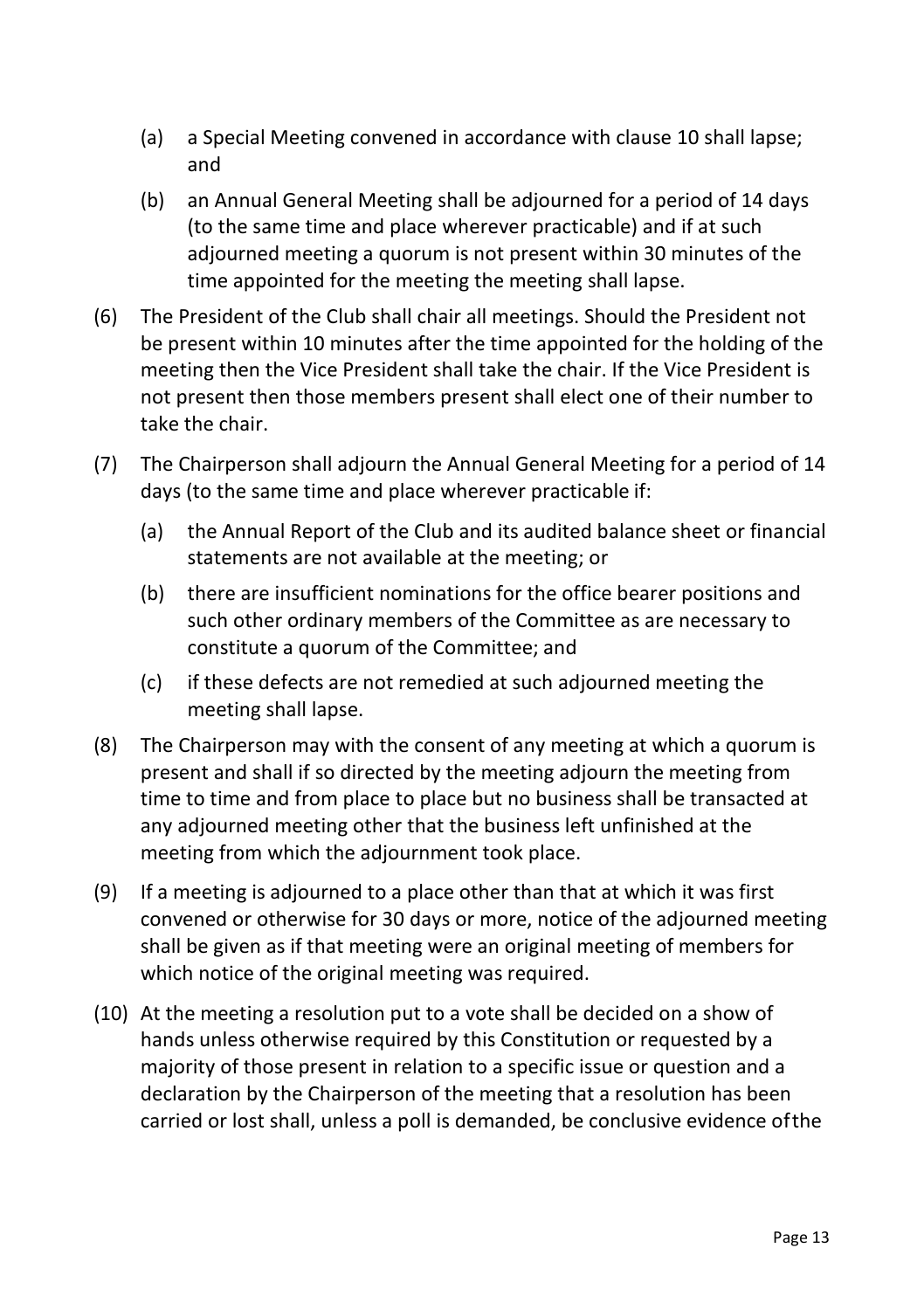number or proportion of votes recorded in favour of or against the resolution.

- (11) If a poll is demanded by the Chairperson of the meeting or by any member present personally, it shall be taken in such manner as the Chairperson directs. The result of such poll shall be the resolution of the meeting.
- (12) The Chairperson's decision on points of order shall be final.
- (13) The Chairperson shall have a casting vote in addition to that person's deliberative vote at all meetings.
- (14) Proper minutes of all proceedings of meetings shall be entered in the minute books of the Club within one month after the relevant meeting and shall be signed by the Chairperson of the meeting at which the proceedings took place or by the Chairperson of the meeting.

### **13 General Members' Meetings**

In addition to the Annual General Meeting and any Special Meeting held in accordance with the provisions of this Constitution the Club may hold such other General Members' Meetings as it considers appropriate for the purpose of informing members of the affairs and activities of the Club from time to time but no official business of the Club shall be dealt with other than in a duly convened Annual General Meeting, Special Meeting or Committee Meeting.

### **14 Rules**

The Club may make such rules as it considers necessary for the proper administration of the Club by special resolution passed at an Annual General meeting or Special Meeting but such rules shall have no effect unless and until the same are thereafter approved by the Council of the Association and any rules so made shall not be repealed or amended unless and until:

- (1) notice of intention to propose such repeal or amendment is given in writing by the member proposing such repeal, or amendment to the Secretary of the Club not later than one month prior to the date of the Annual General Meeting or Special Meeting at which it is to be included as an item of business.
- (2) such repeal or amendment is proposed as a special resolution at any Annual General Meeting or Special Meeting.
- (3) such repeal or amendment is passed as a special resolution of the Club at such Annual General Meeting or Special Meeting.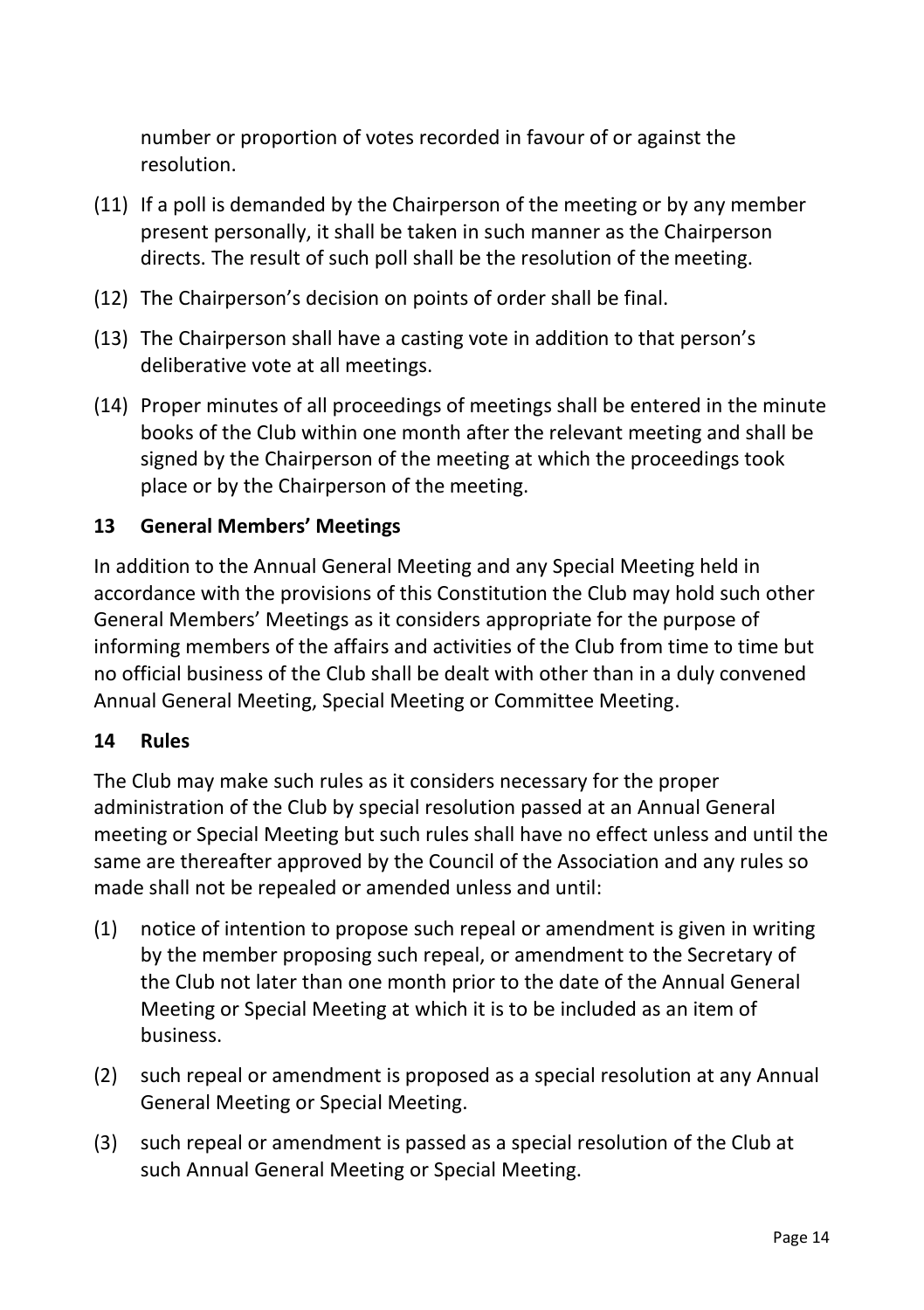(4) such repeal or amendment is thereafter approved by the Council of the Association.

### **15 Addresses and Service**

Each member shall register his or her address and any change of address from time to time with the Secretary of the Club and all notices properly addressed and posted to the member by ordinary prepaid mail (or certified mail where so required) at the members last registered address shall unless otherwise required by this Constitution be deemed duly served.

### **16 Finance**

- (1) The financial year of the Club shall be from 1 October to 30 September in the following year.
- (2) All monies of the Club shall be paid into the account or accounts of the Club in the name of the Club at such bank, banks or other financial institutions as the Committee shall from time to time direct.
- (3) No monies shall be drawn from an account of the Club save by cheque signed by two signatories authorised by the Committee at least one of whom shall be the President, Secretary or Treasurer for the time being. No cheque shall be signed or money withdrawn unless such withdrawal has been authorised by the Committee or in the case of urgency, by the President and Secretary.
- (4) The books and accounts of the Club shall be audited annually by auditors appointed by the Club for that purpose and an audited copy of the annual balance sheet or financial statement shall be submitted to the Association not later than 14 days after the date of the Annual General Meeting of the Club.
- (5) All monies payable by a member to the Club whether as a joining fee, annual subscription, fine, damages or otherwise shall be due and payable within the time provided in this Constitution or, where no term is provided, within the time limited by the Committee or 14 days as the case may be and if not paid shall be recoverable from the member as a debt to the Club.

## **17 Property**

The property assets and income of the Club howsoever derived shall be applied towards the attainment and furtherance of the objects of the Club and no portion thereof shall be paid or transferred either directly or indirectly by way of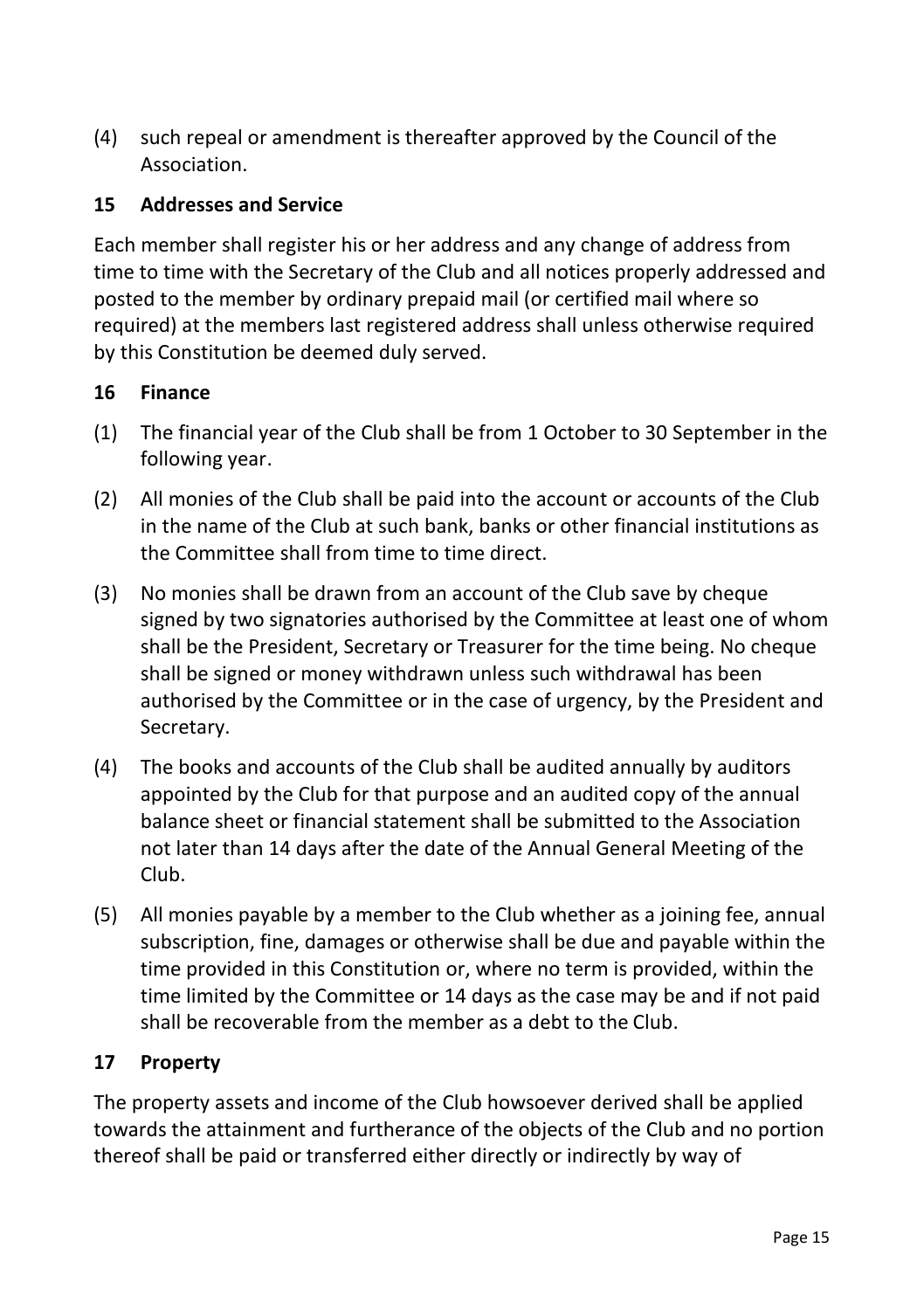dividend, bonus or otherwise to members of the Club provided however that nothing herein contained shall prevent payment in good faith of remuneration to any officer or servant of the Club or any member in return for services actually rendered nor prevent the Club paying a commercial rate of interest to any member of the Club from whom it borrows money from time to time.

## **18 Winding Up**

- (1) The Club may be wound up in the manner and for the reasons provided in the Act.
	- (a) Should the Club be wound up for any reason whatsoever and there remain surplus assets as defined in the Act, such surplus assets shall be transferred to the Association to apply those assets to its activities or those of any other Club affiliated with it in accordance with the Constitution of the Association or any other Club, Association or charitable purpose as the Association considers appropriate.

### **19 Transitional Provisions**

- (1) All rules of the Golden Retriever Club of SA Inc made under the provisions of a Constitution of the Club in force immediately prior to the adoption of this Constitution shall be deemed to have been made under clause 14 of this Constitution and shall continue in force until repealed or amended in accordance with clause 14.
- (2) Any action validly taken by the Club or any Committee or other member of the Club on its behalf pursuant to the Constitutions rules or by-laws of the Club in force immediately prior to the adoption of this Constitution shall continue to be valid and binding on the Club notwithstanding the adoption.

### **20 Amendment of Constitution**

This Constitution shall not be repealed or amended unless, and until:

(1) notice of intention to propose such repeal or amendment is given in writing by the member proposing such repeal or amendment to the Secretary ofthe